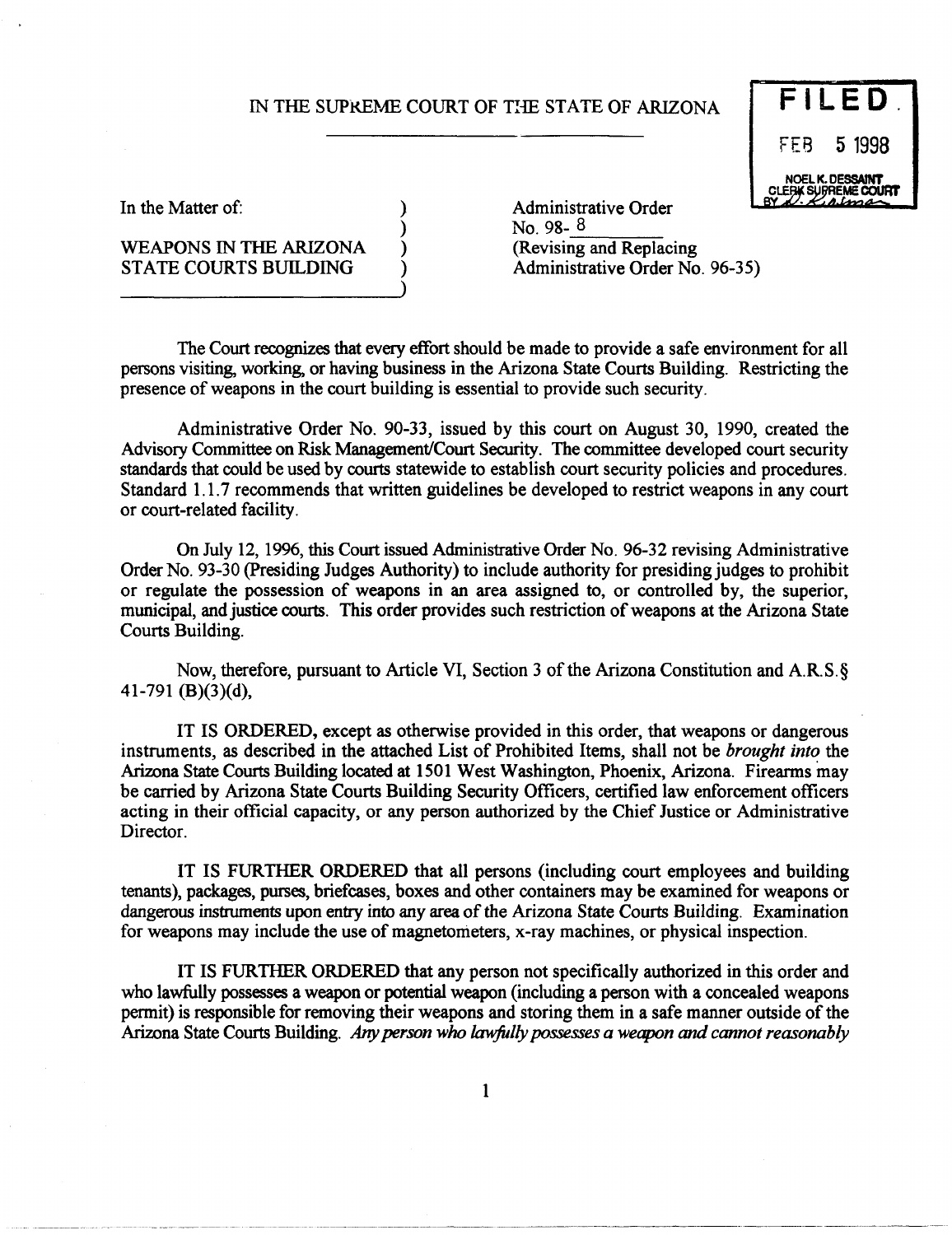*store the weapon in a safe manner outside of the Arizona State Courts Building, may request building security officers to store the weapon in a designated weapons locker.* If *all designated weapons lockers are in use, persons lawfully possessing a weapon shall store their weapon in a safe manner outside of the Arizona State Courts Building.* 

Dated this  $5 th$  day of February, 1998.

THOMAS A. ZI AKET<br>Chief Justice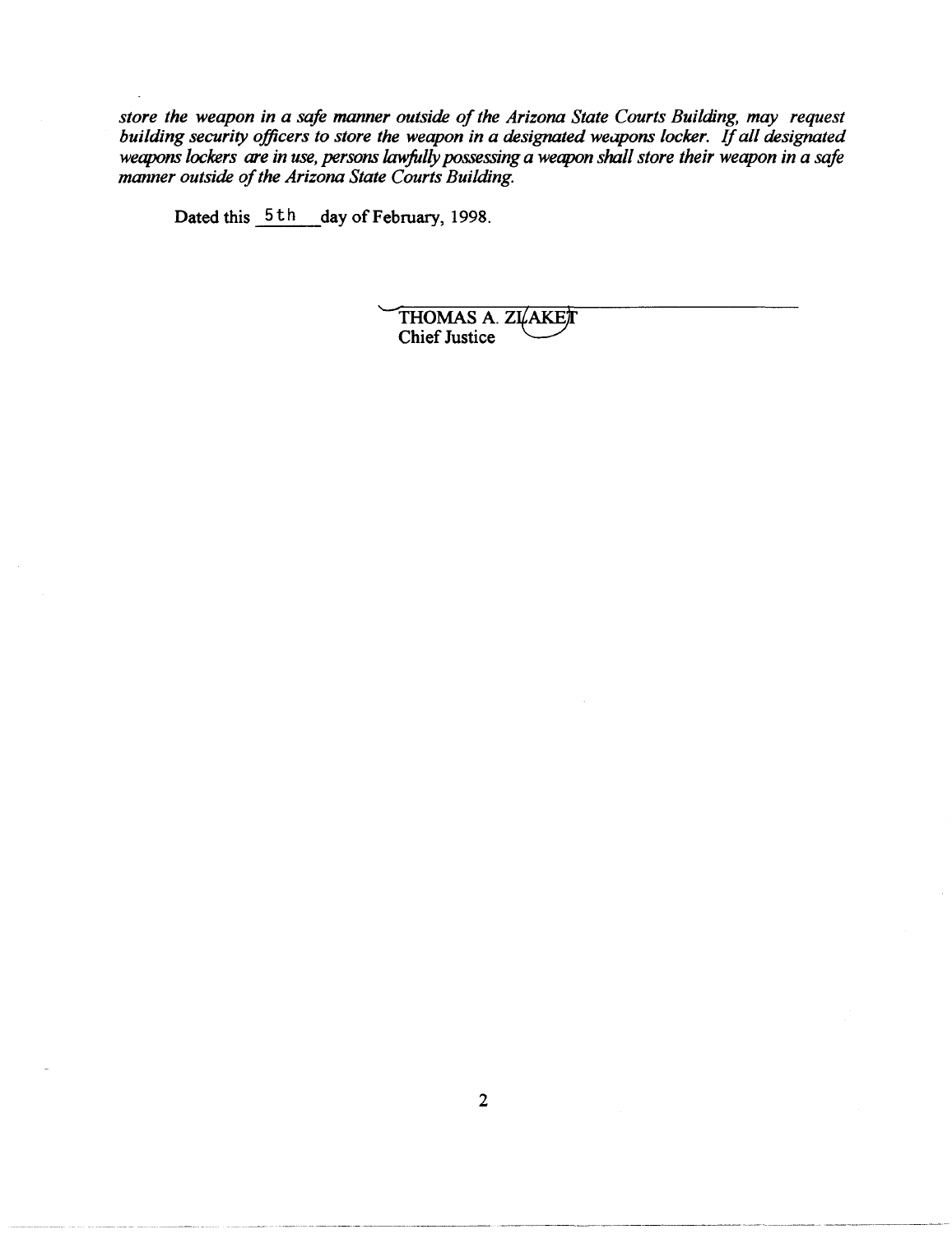# *ARIZONA SUPREME COURT COURT SECURITY DEPARTMENT liST OF PROHIBITED ITEMS*

A. The goal of the Court Security Department is to make the work place a safe environment for all employees. In pursuit of this goal, the following is a list of weapons and items, by category, prohibited within the Arizona State Courts Building.

This list should only be used as a guideline. If questions or complaints arise, please refer them to the Security Manager.

### $\triangle$  LEVEL ONE PROHIBITED ITEMS  $\triangle$

Level One is our highest level of security in the Arizona State Courts Building. All court, administrative, and public hearings held within the building are considered Level One for security purposes. The categories below are an expanded list of potential weapons and items prohibited in the building, under Supreme Court, Administrative Office of the Courts, Security Policy 4.11.

### PROHIBITED DEADLY WEAPONS;

A.R.S. §13-3101.1 - Describes a deadly weapon as a firearm, or anything designed for lethal use. Examples include, but are not limited to:

> Box Cutters Butterfly Knives Firearms **Daggers** Knives

Pen Guns Razors Razor Blades Straight Razors **Swords** 

### PROHIBITED EXPLOSIVES;

A.R.S. §13-3101.3 - Describes an explosive as any dynamite, nitroglycerine, black powder or other similar explosive material including plastic explosives but does not mean or include ammunition or ammunition components such as primers, percussion caps, smokeless powder and black powder used for hand loading purposes. These items are listed under the Prohibited Potential Weapons category.

> **Black Powder** Blasting Caps **Dynamite Fireworks** Plastic Explosives **Nitrogivcerine**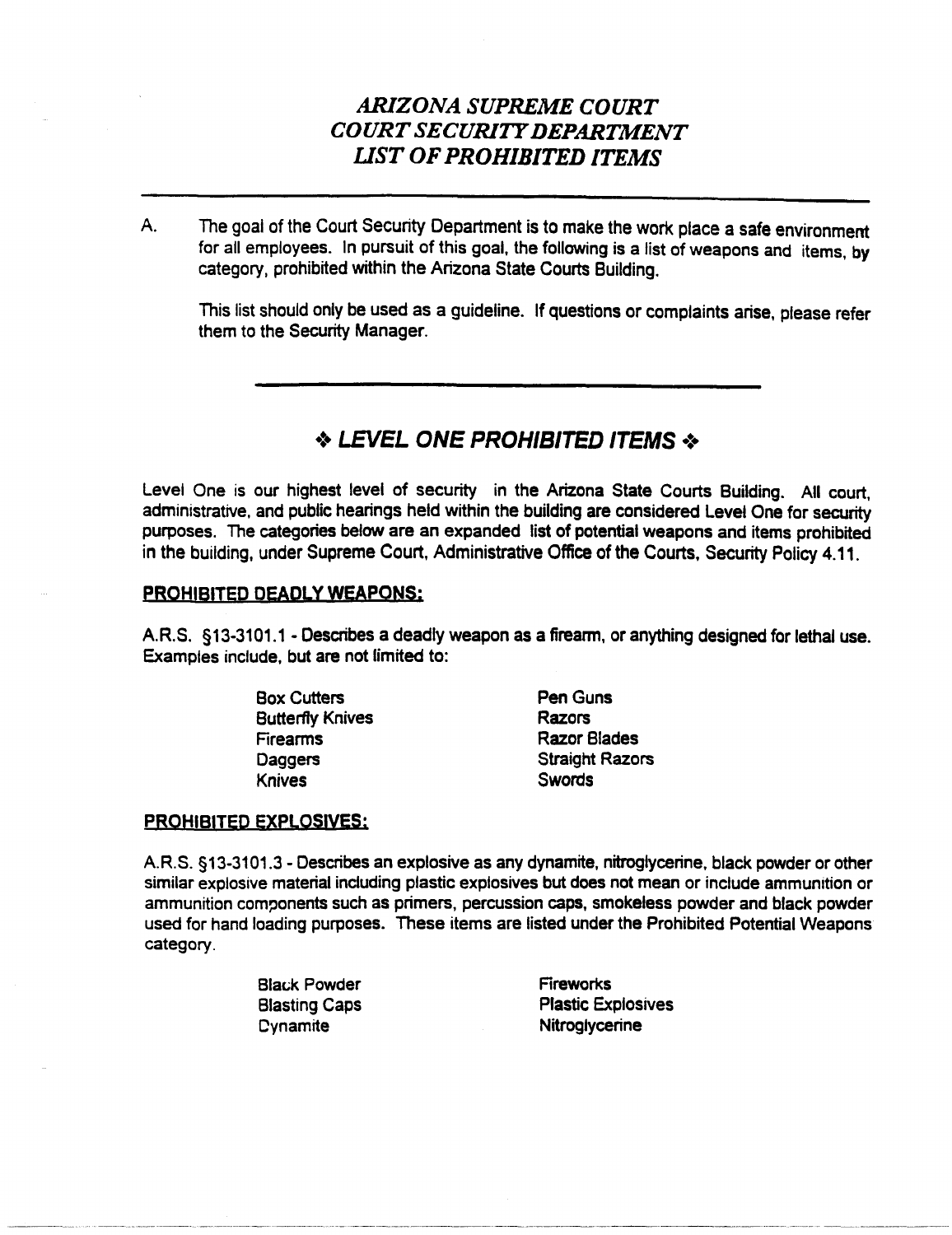# *ARIZONA SUPREME COURT COURT SECURITY DEPARTMENT UST OF PROHIBITED ITEMS*

B. There are many miscellaneous religious items that could be used as a potential weapon. Security will determine if an item is to be allowed into a secured area..

### RELIGIOUS ITEMS:

Certain religious articles may be considered by the holder as sacred. Many times the holder will request that the item not be unsealed or opened. They believe the object will loose its religious power if tampered with. When this occurs, security will physically examine or x-ray the item and determine its admissibility into the secured area. Examples of such items include:

- Small religious objects worn or carried as charms to avert evil and bring good fortune.
- Leather pouches (usually worn around the neck)
- Medicine bags (used in Native American religious practice)

# ◆ LEVEL TWO PROHIBITED ITEMS ◆

Level Two is a low priority level of security. The category below lists items from Level One categories that Arizona State Courts Building employees and tenants may have in their possession at work but cannot take into any Level One restricted area or event. All Prohibited Items in Level One apply to Level Two, with the exception of the items listed below.

> Eating Utensils Exercise Equipment (i.e. arm builders, etc.) Hobby/Craft Tools (i.e.; knitting needles, glue guns, etc.) Letter Openers

Nail Files Pepper Spray/Mace **Scissors** Small Multi-Blade Knives Small Utility Tools (hammers/ screwdrivers, etc.)

C.\OFFICE\WPWIN\WPOOCS\WEAPONS.LST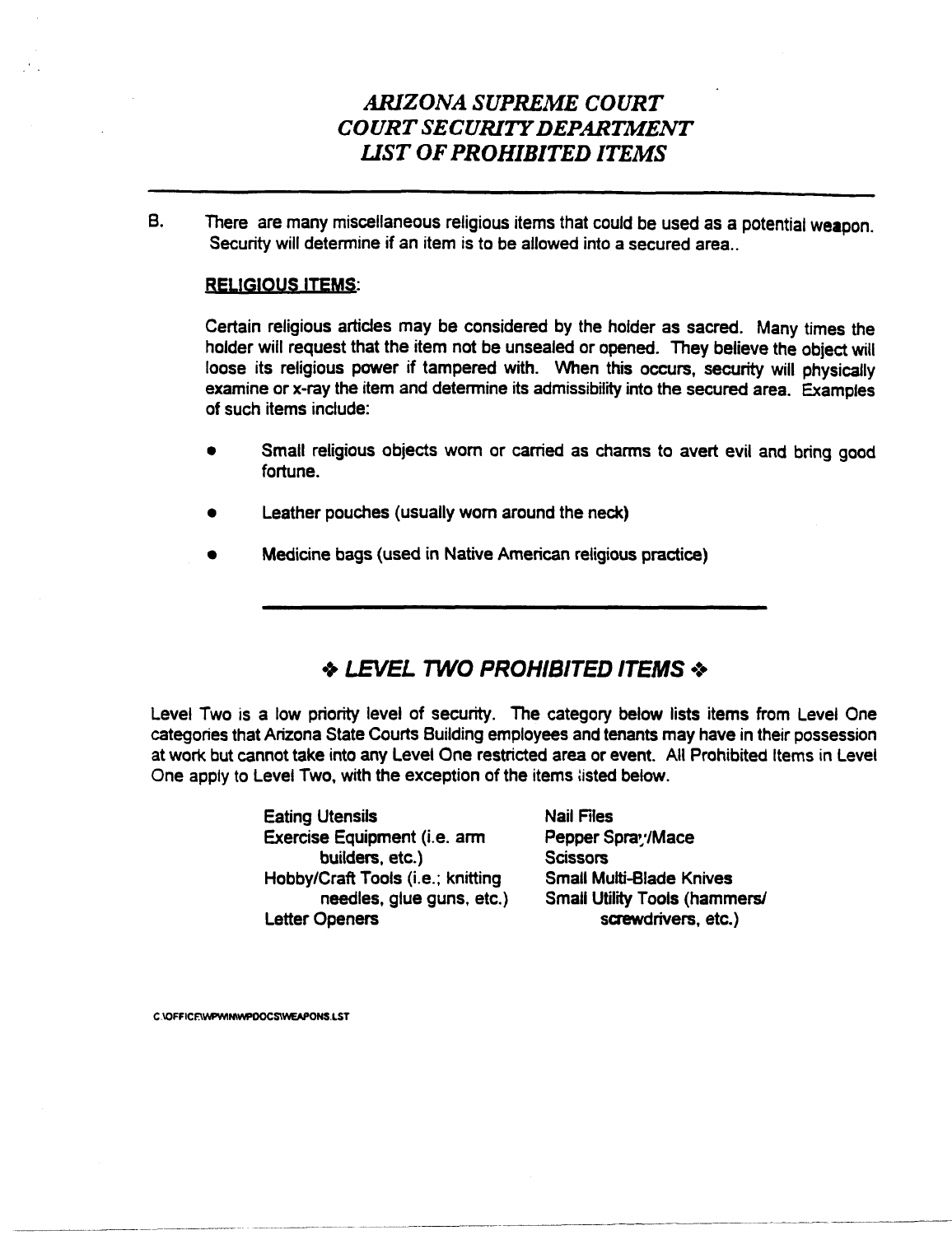# *ARIZONA SUPREME COURT COURTSECURlTYDEPARTMENT UST OF PROHIBITED ITEMS*

### PROHIBITED FLAMMABLE LIQUIDS:

A.R.S. §28-602 - Flammable liquid means any liquid which has a flash point of less than 100 degrees Fahrenheit and which is defined in the 49 Code of Federal Regulations, Part 173.

Examples include but are not limited to:

Acetone Alcohol **Ether Gasoline**  **Lighter Fluid** Paint Thinner **Sterno Turpentine** 

### PROHIBITED CAUSTIC ALKALIES AND ACIDS:

A.R.S. §36-1101 - Describes dangerous, caustic or corrosive substances as:

Acetic Acid Ammonia Water Arsenic Carbolic Acid Hydrochloric Acid Hypochlorous Acid Nitric Acid Oxalic Acid Potassium Hydroxide Silver Nitrate Sodium Hydroxide Sulphuric Acid

This category also includes any household item that has a poison label or any item from the above list that is contained in a mis-labeled package or container.

#### PROHIBITED WEAPONS AND CONTRABAND:

A.R.S.§13-3101.7 - Describes prohibited weapons as:

Bombs Grenade **Explosives Incendiary Devices** 

Land Mine Poison Gas **Rockets** 

.\_-\_.\_--- .